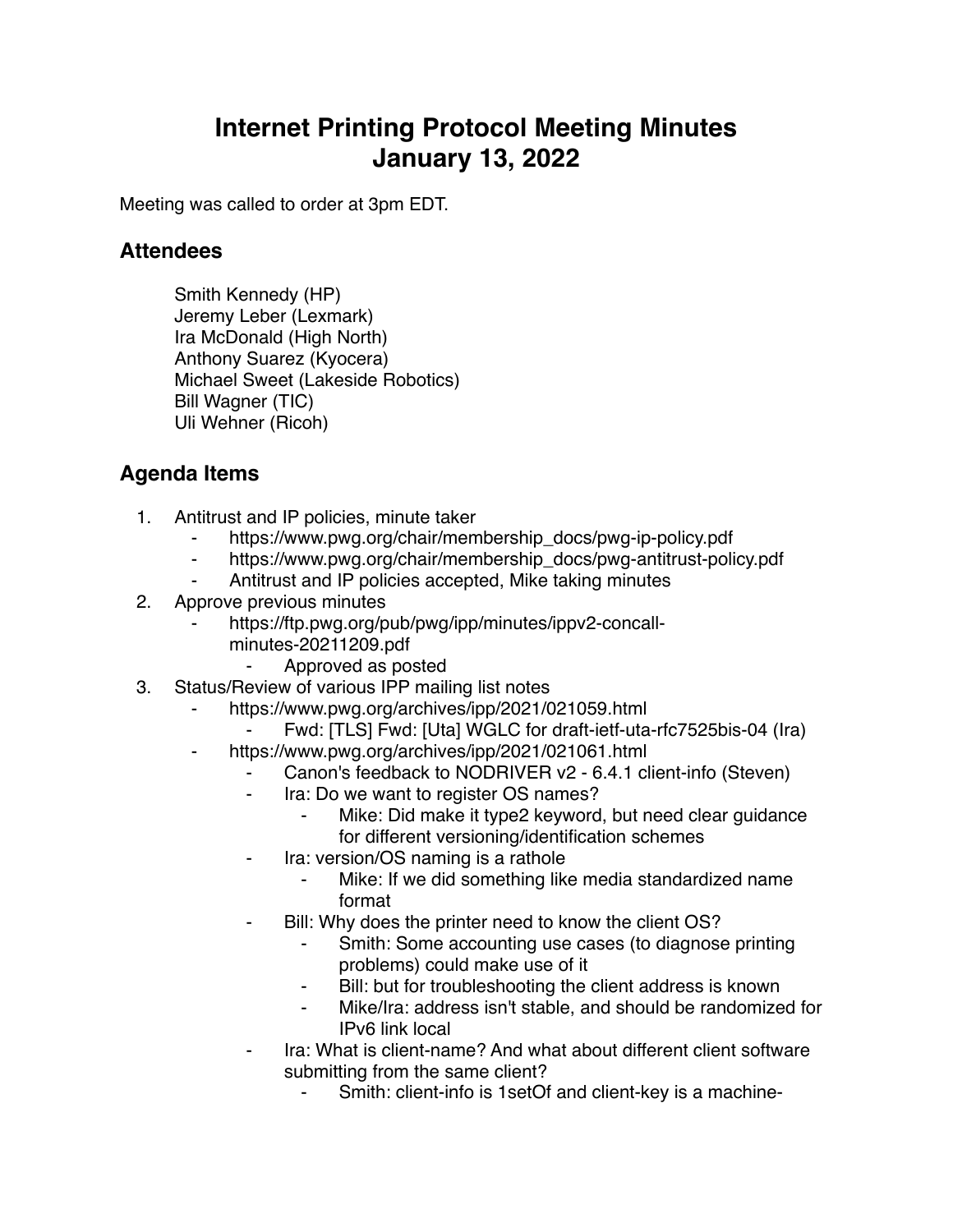readable OS, Application, or Client name

- Bill: Uncomfortable making this REQUIRED
	- Mike: REQUIRED to accept, OPTIONAL to send
	- ⁃ Bill: OK if it is clear that it isn't mandatory to supply and the printer scope is limited to copying to the corresponding Job Status attribute
	- ⁃ Identify that it is for Job Accounting
		- Mike: Should we make this conditionally required for job accounting?
- ⁃ Uli: Ok to drop client-key, other strings are consistent with existing PJL, etc. information
- Explicitly say that information cannot be used to make job processing decisions (too easy to cause problems/breakage)
- Consensus: drop client-key, provide recommendations for clientname, link patches/version member attribute to HCD attributes (PWG 5110.1)
- ⁃ Also need to include a job accounting use case with a reference to the Job Accounting with IPP Best Practice
- Should say something about PII for client-info
- ⁃ Examples?
- Mike: Most often all you need to know is the OS+client/driver software used, some specialized applications (Adobe, etc.) do their own PDL generation instead of using the default OS PDL generation
- Uli: Typical accounting wants to see source application (e.g. PowerPoint can print in color, others just in B&W, etc.)
- https://www.pwg.org/archives/ipp/2021/021063.html
	- Fwd: I-D Action: draft-ciphersuites-in-sec-syslog-00.txt
- 4. Status of AMSC and ISO liaisons w/ PWG (Paul)
	- ⁃ https://ftp.pwg.org/pub/pwg/general/sc/pwg-sc-call-minutes-20211129.htm
	- ⁃ https://ftp.pwg.org/pub/pwg/general/sc/pwg-sc-call-minutes-20211213.htm
	- ⁃ https://ftp.pwg.org/pub/pwg/general/sc/pwg-sc-call-minutes-20220110.htm
	- ⁃ See PWG Steering Committee minutes from 11/29/21, 12/13/21, 01/10/22
- 5. Status of PWG and IPP WG Formal Approvals and Last Calls (All)
	- https://www.pwg.org/archives/ipp/2021/021045.html
		- **IPP WG Last Call: Deprecating IPP Print by Reference v1.0**
		- ⁃ Started 2 November 2021 ended 15 December 2021 no comments
		- Mike published final version of registration on January 13, 2022:
			- https://ftp.pwg.org/pub/pwg/ipp/registrations/reg
				- ippdepuri10-20211215.pdf
- 6. Status of various IPP documents (All)
	- ⁃ IPP 2.0, 2.1, and 2.2 Update (Mike/Ira)
		- ⁃ https://ftp.pwg.org/pub/pwg/ipp/wd/wd-ippbase23-20211020.pdf
		- ⁃ Prototype draft for a PWG Standard
		- ⁃ PWG review at PWG Virtual F2F in November 2021 completed
		- Schedule next Prototype draft in Q1 2022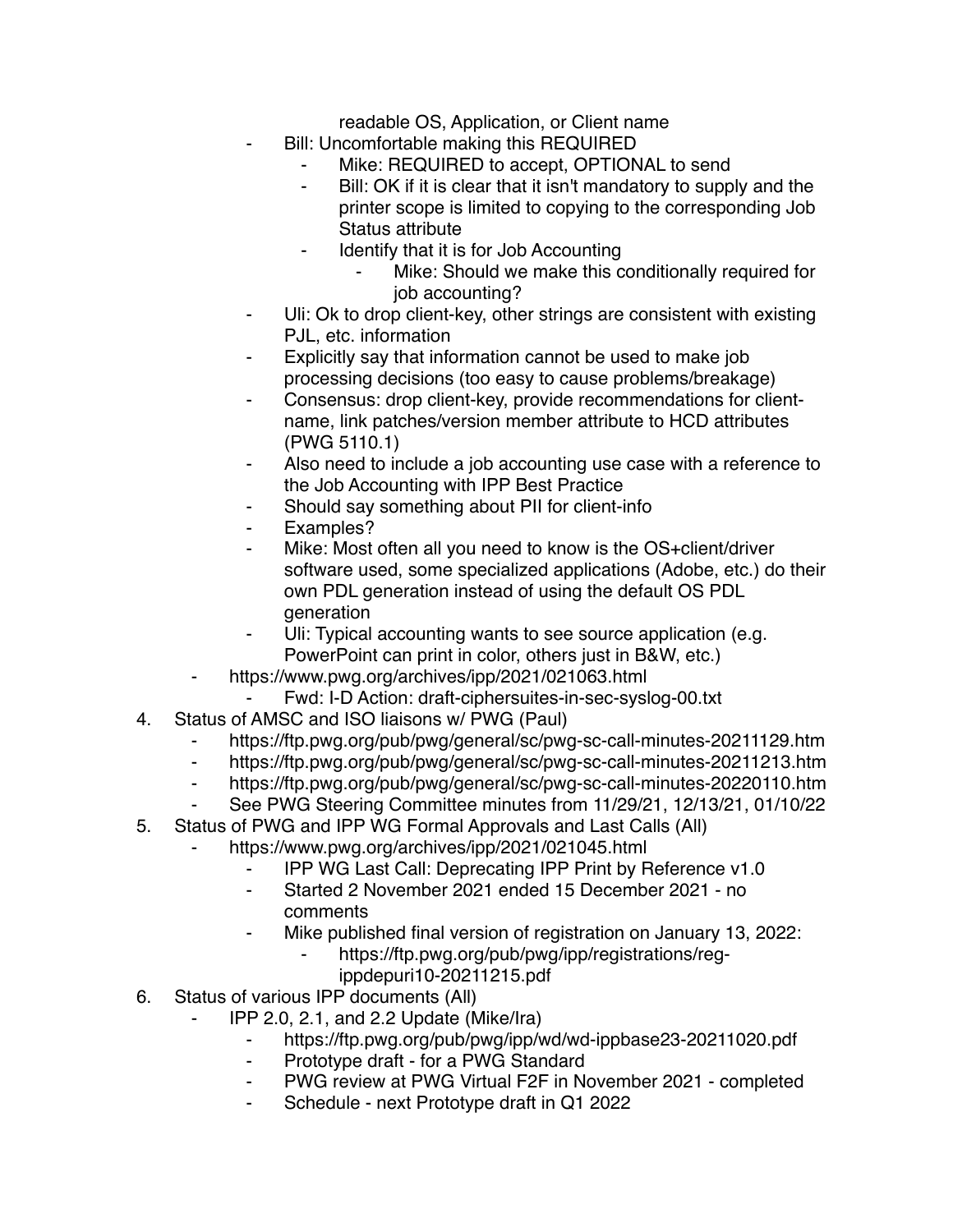- **IPP Driverless Printing Extensions v2.0 (Smith)** 
	- ⁃ https://ftp.pwg.org/pub/pwg/ipp/wd/wd-ippnodriver20-20211102 rev.pdf
	- Interim draft for a Candidate Standard
	- ⁃ PWG review at PWG Virtual F2F in November 2021 completed
	- Next draft should be Prototype status
	- ⁃ Waiting for prototyping in ippsample
	- Schedule Prototype draft in Q1 2022
- ⁃ IPP Encrypted Jobs and Documents v1.0 (Mike/Smith)
	- ⁃ https://ftp.pwg.org/pub/pwg/ipp/wd/wd-ipptrustnoone10-20210519 rev.pdf
	- ⁃ Prototype draft for a Candidate Standard
	- ⁃ PWG discussion at PWG Virtual F2F in August 2021
	- ⁃ Waiting for prototyping in ippsample
	- Schedule Stable draft in Q1 2022
- **IPP Enterprise Printing Ext v2.0 (Smith)** 
	- ⁃ https://ftp.pwg.org/pub/pwg/ipp/wd/wd-ippepx20-20211101-rev.pdf
	- ⁃ Prototype draft for a Candidate Standard
	- ⁃ IPP WG review on 7 October 2021 completed
	- ⁃ Need to add missing storage attributes from draft registration
		- ⁃ https://ftp.pwg.org/pub/pwg/ipp/wd/wdippstorage10-20210129.docx
		- ⁃ https://ftp.pwg.org/pub/pwg/ipp/wd/wd
			- ippstorage10-20210129.pdf
	- ⁃ Waiting for prototyping in ippsample
	- Schedule Stable draft in Q1/Q2 2021
- ⁃ IPP Everywhere v2.0 (Mike)
	- ⁃ https://ftp.pwg.org/pub/pwg/ipp/wd/wd-ippeve20-20211021-rev.pdf
	- ⁃ Major update for a Candidate Standard
	- ⁃ Add TLS/1.2 and/or TLS/1.3, Privacy, Job Accounting as Mandatory
	- ⁃ Add Feature definitions for "vertical solution" use cases
	- ⁃ Define tests to certify standard common features
	- PWG review at PWG/OP Virtual F2F in November 2021
	- ⁃ Schedule Prototype draft in Q3 2022
- **IPP Finishings v3.0 (Smith)** 
	- ⁃ https://ftp.pwg.org/pub/pwg/ipp/wd/wd-ippfinishings30-20211119 rev.pdf
	- Prototype draft for a Major update
	- ⁃ IPP WG review on 9 December 2021 completed
	- ⁃ Smith to send ippserver .conf file and updated ipptool test file for Finishings 3.0
	- ⁃ Mike to commit these to ippsample repo under examples directory
	- Next draft to Stable status
	- Schedule Stable draft in Q1 2022
- **IPP Production Printing Ext v2.0 (Mike)** 
	- https://ftp.pwg.org/pub/pwg/ipp/wd/wd-ippppx20-20211020-rev.pdf
	- Prototype draft for a Candidate Standard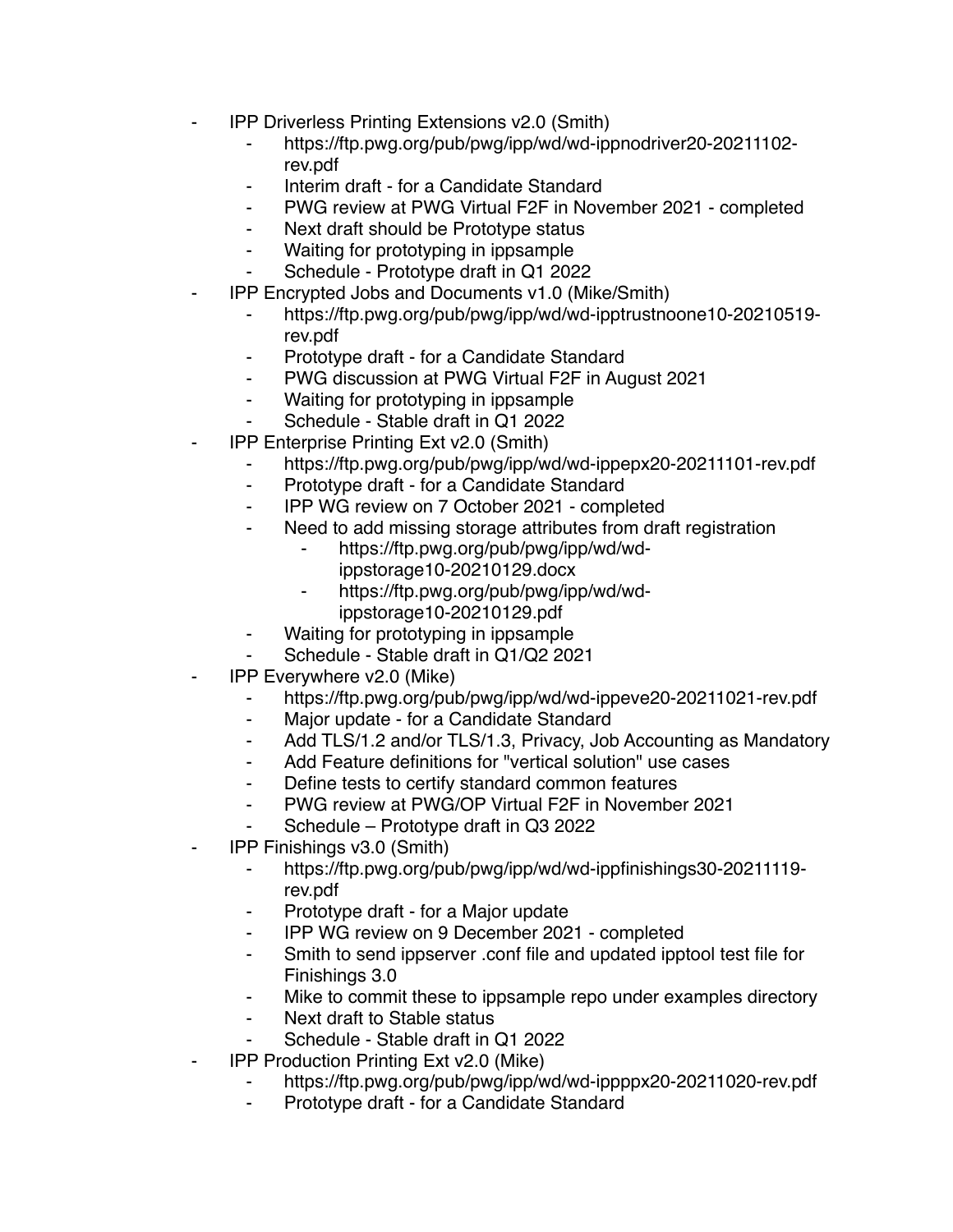- PWG review at PWG Virtual F2F in August 2021 completed
- Waiting for prototyping in ippsample
- See Mike's PDFio library to enable prototyping in ippsample in OP news below
- Schedule Stable draft in Q1 2021
- Cloud Registration with X.509 Certificates (Cihan/Mike)
	- Registrations or Updates to IPP INFRA and IPP System Service
	- ⁃ Gathering a list of potential improvements/extensions
	- ⁃ PWG discussion at PWG/OP Virtual F2F in May 2021
	- Schedule TBD
- 7. Open Printing update (Ira)
	- https://ftp.pwg.org/pub/pwg/liaison/openprinting/minutes/OP-Minutes-20211207.htm
	- ⁃ https://openprinting.github.io/OpenPrinting-News-November-2021/
	- ⁃ https://openprinting.github.io/OpenPrinting-News-December-2021/
	- ⁃ https://developers.google.com/open-source/gsoc/timeline
	- ⁃ https://github.com/OpenPrinting/cups/releases/tag/v2.4.0
	- ⁃ https://github.com/OpenPrinting/cups-filters/releases/tag/1.28.10
	- ⁃ https://github.com/michaelrsweet/pappl/releases/tag/v1.1b3
	- ⁃ https://github.com/michaelrsweet/pdfio/releases/tag/v1.0.0
	- ⁃ https://github.com/michaelrsweet/lprint/releases/tag/v1.1.0
	- ⁃ OP Monthly Steering Committee (no minutes yet) from 01/04/22 (Ira)
	- See OP Monthly Steering Committee minutes link from 12/07/21 (Ira)
	- ⁃ See OP Monthly news links from 11/13/21 and 12/10/21 (Till)
	- GSoC 2022 major changes (Till)
		- Eligible Contributors not only Students
		- ⁃ From now on it will not be required to be a university/college student
		- Anyone 18 years old can participate
		- Mentoring organization application deadline is 02/21/22
	- ⁃ See OP CUPS v2.4 release notes link from 11/29/21 (Zdenek Dohnal, RedHat)
	- See CUPS Filters v1.28.10 release notes link from 08/17/21 (Till)
	- See PAPPL v1.1b3 release notes link from 11/04/21 (Mike)
	- ⁃ See PDFio v1.0.0 release notes link from 12/14/21 (Mike)
	- Simple C library for reading and writing any version of PDF files
	- ⁃ See LPrint v1.1.0 release notes link from 12/23/21 (Mike)
		- ⁃ Switched to using PAPPL!
	- OP Steering Committee
		- ⁃ OP monthly calls 12/07/21, 01/04/22, and upcoming 02/15/22

## **Next Steps / Open Actions**

- Next conference call January 27, 2022 at 3pm ET
- Next F2F meeting February 8-9, 2022
- Action: Mike to post note about Get-Printer-Attributes not allowing authentication